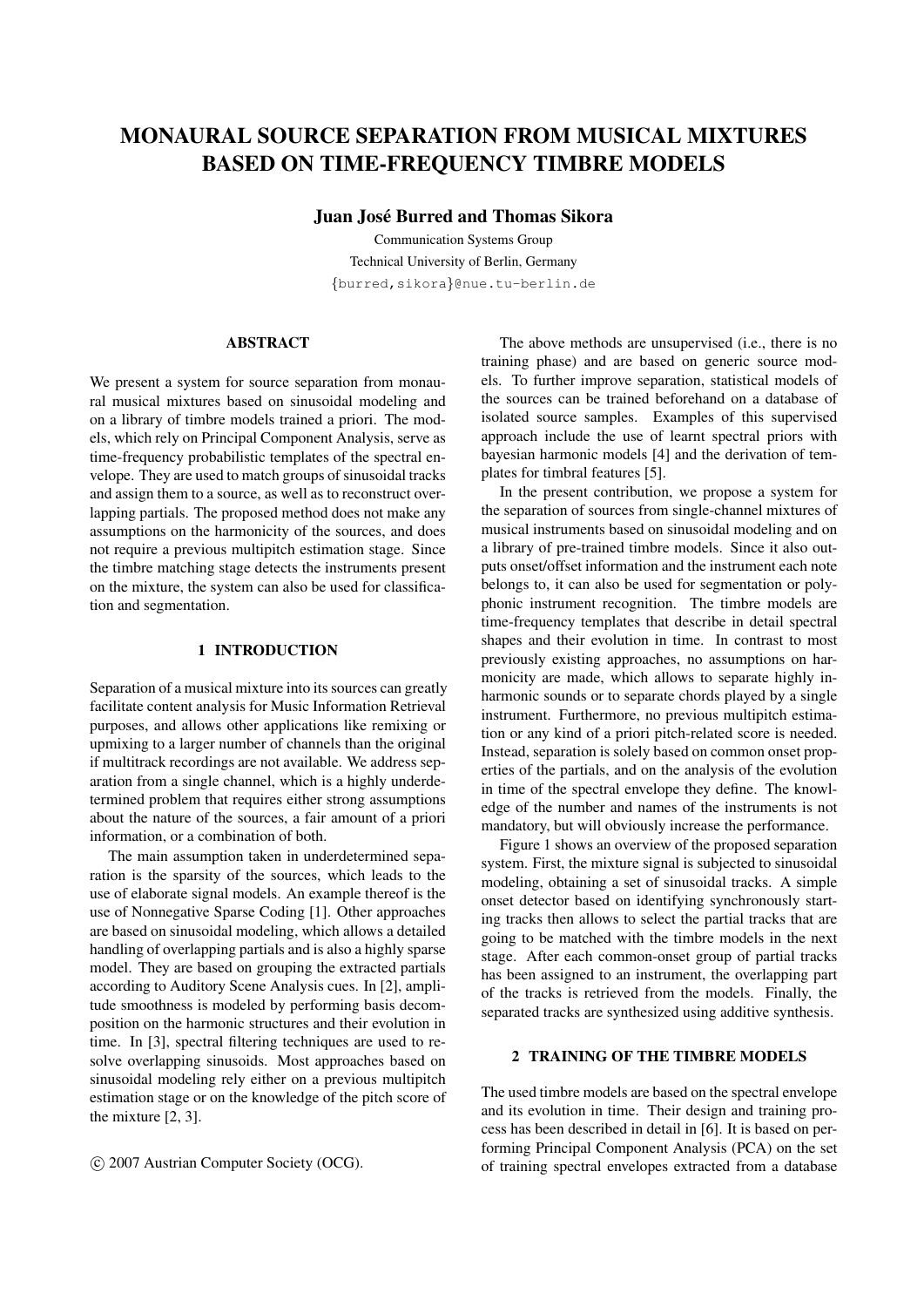

Figure 1. System overview.

of isolated notes. The final result is a set of prototype curves in a reduced-dimensional timbre space. When projected back to the t-f domain, each prototype trajectory corresponds to a prototype envelope consisting of a mean surface and a variance surface, which we will denote by  $\mathbf{M}_i(k,r)$  and  $\mathbf{\Sigma}_i(k,r)$ , respectively, where  $i = 1, \ldots, I$ is the instrument index,  $k = 1, \ldots, K$  is the frequency bin index, and  $r = 1, \ldots, R$  is the frame index (we will consider the same number of frames  $R$  for all models). Analogously, this can be interpreted as a Gaussian Process with parameters varying in the time-frequency plane.

## 3 SEGMENTATION AND SEPARATION

#### 3.1 Sinusoidal modeling

The sinusoidal model approximates a signal as a sum of sinusoids with time-varying amplitudes, frequencies and phases. The successive stages of spectral peak picking and partial tracking are performed to obtain a frame-wise approximation to that model, yielding a triplet of amplitude, frequency and phase information  $x_{pr} = (A_{pr}, f_{pr}, \theta_{pr}),$ for each partial  $p$  and each time frame  $r$ . We use a standard procedure, as described in [8].

#### 3.2 Onset detection

Sinusoidal extraction is followed by a basic onset detection stage consisting of counting the number of new tracks within a certain frame range. If  $b(r)$  is a function giving the number of tracks born at frame  $r$ , we define an onset detection function  $o(r)$  as a moving average of order C:  $o(r) = 1/C \sum_{c=0}^{C-1} b(r-c)$ . Its highest peaks are declared as the onset positions  $L_o^{on}$  for  $o = 1, \ldots, O$ .

#### 3.3 Track grouping and labeling

All tracks  $t_t$  having its first frame within the interval  $[L_0^{on} - C, L_0^{on} + C]$  for a given onset location  $L_0^{on}$  are grouped into the set  $T<sub>o</sub>$ . A track belonging to this set can be of one of the following types:

- 1. *Nonoverlapping:* if it corresponds to a new partial not present in the previous note or group of notes.
- 2. *Overlapping with previous track:* if its initial frequency is close, within a narrow margin, to the final frequency of a partial from the previous note or group of notes.
- 3. *Overlapping with synchronous track:* if it coincides in frequency, within a narrow margin, with a track belonging to the same track group  $T<sub>o</sub>$ .

Tracks of type 2 are easily detected, and correspondingly labeled, by searching the set  $T_{o-1}$  for a track fulfilling the narrow frequency margin condition. Whether the rest of tracks are of type 1 or type 3 cannot be detected at this point of the system. Tracks of type 2 and 3 can be furthermore classified as resulting from overlaps between partials belonging to the same or different instruments. Whether a track of type 2 corresponds to the same or to different instruments is irrelevant for our purposes since the corresponding notes will be segmented and separated anyway. On the contrary, tracks of type 3 belonging to the same instrument will be left intact without separation in order to detect same-instrument chords as belonging to a single source (note that our goal is different than that of transcription, which would require to detect the constituent notes of the chord). Currently, type 3 tracks from different instruments cannot be currently reliably separated, and thus the system will not support separation of notes from different instruments and exactly the same onsets. Thus, all tracks of types 1 and 3 are considered as belonging to the same source. Finally, the offset  $L_o^{off}$  corresponding to a given onset  $L_o^{on}$  is declared as the last frame of the longest partial of group  $T<sub>o</sub>$ .

# 3.4 Timbre detection

The timbre detection stage matches each one of the onsetrelated track groups  $T<sub>o</sub>$  with each one of the prototype envelopes derived from the timbre models, and selects the instrument corresponding to the highest match. As measure of timbre similarity between the track group  $T<sub>o</sub>$  and the model formed by parameters  $\boldsymbol{\theta}_i = (\mathbf{M}_i, \boldsymbol{\Sigma}_i)$ , we use the following likelihood function:

$$
L(\mathbf{T}_o|\boldsymbol{\theta}_i) = \prod_{t,r} p\left(A_{tr}|\mathbf{M}_i(f_{tr}), \boldsymbol{\Sigma}_i(f_{tr})\right) \qquad (1)
$$

where  $A_{tr}$  and  $f_{tr}$  are the amplitude and frequency, respectively, on the r-th frame of the t-th track  $t_t \in T_o$ ,  $p(x)$  denotes a unidimensional Gaussian distribution, and  $\mathbf{M}_i(f_{tr})$  and  $\mathbf{\Sigma}_i(f_{tr})$  denote the evaluation of each parameter matrix at the frequency point  $f_{tr}$ . In order to obtain the quantities  $\mathbf{M}_i(f_{tr})$  and  $\mathbf{\Sigma}_i(f_{tr})$  for each data point, the model frames closest in time to the input frames are chosen, and the corresponding values for the mean and the variance are linearly interpolated from neighboring data.

In order to deal with amplitude and temporal scaling uncertainty, a 2-D parameter search must be performed to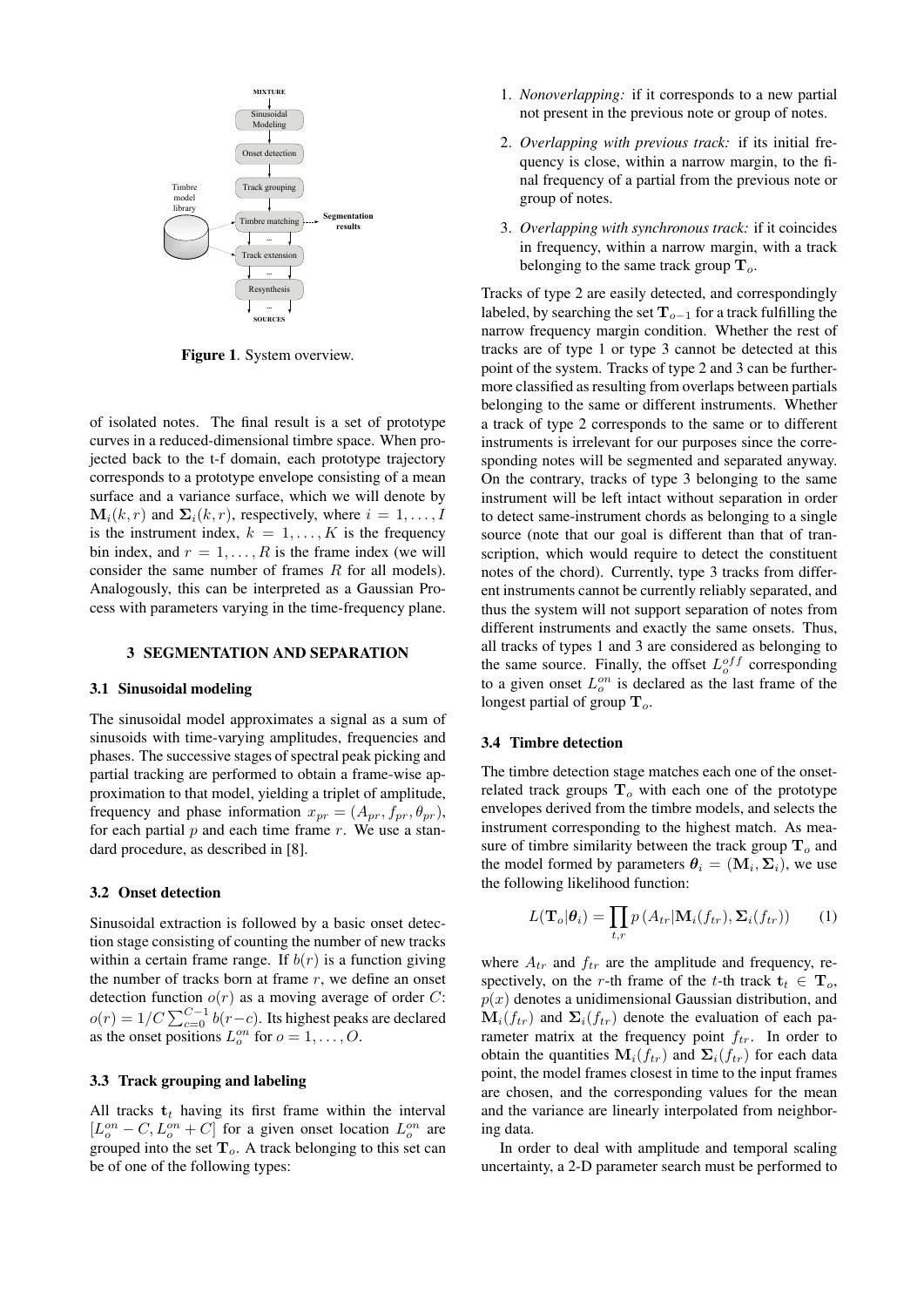

Figure 2. Track extension and substitution.

find the best matches. Amplitude scaling is denoted by term  $\alpha$  and time scaling is performed by stretching the partial tracks towards the offset. Then, the finally used likelihood function becomes:

$$
L(\mathbf{T}_o|\boldsymbol{\theta}_i) = \max_{\alpha,N} \prod_{t,r} p\left(A_{tr}^N + \alpha | \mathbf{M}_i(f_{tr}^N), \boldsymbol{\Sigma}_i(f_{tr}^N)\right)
$$
\n(2)

where  $A_{tr}^N$  and  $f_{tr}^N$  denote the amplitude and frequency values for a track belonging to a group that has been stretched so that its last frame is N.

#### 3.5 Track extension and substitution

Once a track group  $T<sub>o</sub>$  has been declared as produced by instrument  $i$ , the corresponding prototype envelope means  $M_i$  are used for the two following purposes:

- 1. Tracks of type 1 or 3 that are shorter than the current note (which can either result from a partial amplitude approximating the noise threshold and thus remaining undetected or by the imminent appearance of a partial from the next onset group overlapping with it) are extended towards the offset by selecting the appropriate frames from  $M_i$  and linearly interpolating the amplitudes at the mean frequency of the remainder of the track. The amplitudes retrieved from the model are scaled so that the amplitude transition between original and extended sections of the partial is smooth.
- 2. Overlapping tracks of type 2 are retrieved from the model in their entirety by interpolating the model at the frequency support of the track. If the track is shorter than the note, it is again extended using the same procedure as above.

Figure 2 shows an example of the results of the track extension block.The OV labels indicate overlapping tracks of type 2 and NOV means nonoverlapping tracks (type 1).

| Polyphony                |      |      |
|--------------------------|------|------|
| 1. Intervals / arpeggios | 8.95 | 5.38 |
| 2. Sequences             | 3.17 | 2.26 |

Table 1. Results from experiments 1 and 2: Spectral Source-to-Residual Ratios (SSRR) in dB.

Short, nonoverlapping partials are extended to the offset (marked by *extension*) and overlapping tracks of the second offset are marked by *substitution*. Note that any region marked as *substitution* additionally implies an extension of the nonverlapping tracks from the previous onset.

## 4 EXPERIMENTS AND RESULTS

Since the phases of the sinusoids are not preserved by the separation algorithm, the evaluation is done in the t-f domain. We use a spectral signal-to-residual ratio (SSRR):

$$
SSRR = 10 \log \frac{\sum_{k,r} |S(k,r)|^2}{\sum_{k,r} (|S(k,r)| - |\hat{S}(k,r)|)^2}
$$
(3)

where  $S(k, r)$  and  $\hat{S}(k, r)$  are respectively the spectrograms of the original and separated sources. Although the SSRR is a separation quality measure, it should be noted that it will also reflect errors of any other part of the system, like timbre detection or onset/offset definition. A note being classified with the wrong instrument will have its overlapping partials extracted from the wrong model, and thus will decrease separation quality. All samples used for the experiments were extracted from the RWC Musical Instrument sound database [7]. A selection of separation audio examples is available on line<sup>1</sup>.

#### 4.1 Experiment 1: Intervals and Arpeggios

For the first, simplest evaluation test, we consider mixtures of single notes from different instruments playing 2-note intervals or 3-note arpeggios. For each case, 10 different mixtures were generated. Here, the instruments contained in the mixture were considered unknown and a library of 5 instrument models (piano, oboe, clarinet, trumpet and violin), trained over the 4th octave, was used. Table 1 shows the results of averaging all SSRR values for each detected source and for all mixtures.

#### 4.2 Experiment 2: Note sequences

For the second test we used sequences of up to 4 consecutive notes played by each instrument. This situation is more demanding, since all notes from each instrument need to be correctly classified in order to be grouped into the same track. 5 mixtures with different melodies and with up to 3 simultaneous instruments were generated. For this test, the instruments were known a priori.

<sup>1</sup> www.nue.tu-berlin.de/research/projects/ sourcesep/sepmodels/